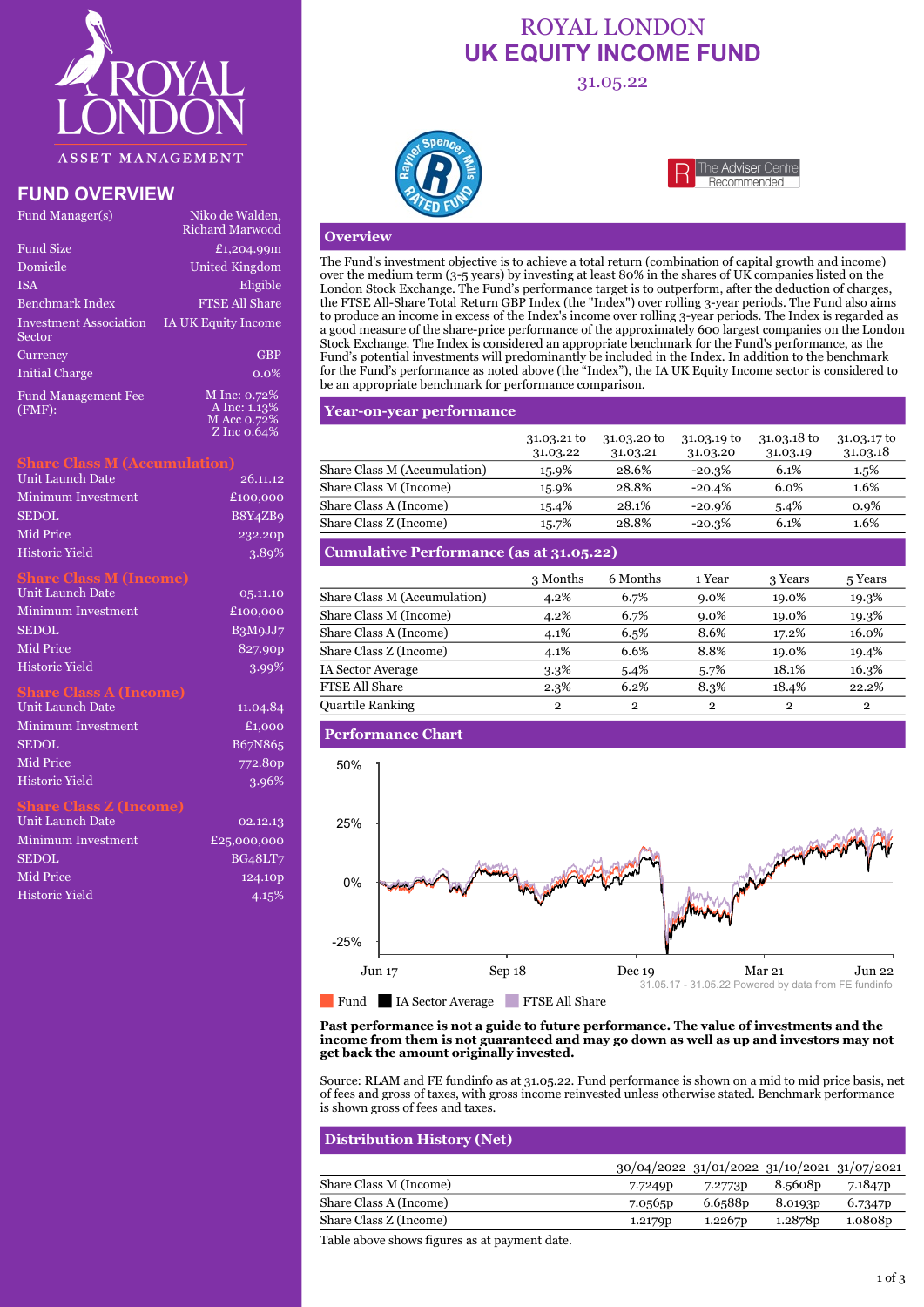#### **Richard Marwood**

Lead Manager Fund Manager tenure: 21.05.21



# **Niko de Walden**

Deputy Manager Fund Manager tenure: 21.05.21

### **Yield Definitions**

The historic yield reflects distributions declared over the past twelve months as a percentage of the mid-market price, as at the date shown. It does not include any preliminary charge and investors may be subject to tax on their distributions. Reported yields reflect RLAM's current perception of market conventions around timing of bond cash flows.

This is a financial promotion and is not investment advice. The Fund is a sub-fund of Royal London Equity Funds ICVC, an openended investment company with variable capital with segregated liability between sub-funds, incorporated in England and Wales under registered number IC000807. The Authorised Corporate Director (ACD) is Royal London Unit Trust Managers Limited, authorised and regulated by the Financial Conduct Authority, with firm reference number 144037.

Issued by Royal London Asset Management Limited, 55 Gracechurch Street, London, EC3V 0RL. Authorised and regulated by the Financial Conduct Authority, firm reference number 141665. A subsidiary of The Royal London Mutual Insurance Society Limited.

Source: RLAM, FE fundinfo and HSBC as at 31.05.22, unless otherwise stated. Yield definitions are shown above.

Our ref: FS RLAM PD 0041

For more information concerning the risks of investing, please refer to the Prospectus and Key Investor Information Document (KIID). Breakdowns exclude cash and futures.

#### **Fund Commentary**

The fund returned -0.19% in the month, behind both the benchmark and peer group median. The fund placed 74th percentile in the month but remains ahead of median year to date. Domestically the key theme remains high inflation and the cost-of-living squeeze that UK households are facing. At the heart of this issue is the much higher cost of energy, driven by the severe disruption to the energy markets from Russia's invasion of Ukraine. However, the pressures are by no means confined to energy. Others inflationary factors are also at play, such as supply chain disruption from COVID lockdowns

in China, tight labour markets and sharp rises in many agricultural products feeding through into food prices. To try to counter the severe pressure on household budgets the UK government announced a series of support measures to tackle fuel affordability. These measures will be part funded by a windfall levy on oil and gas firm profits and there was also suggestion that this could be extended to include electricity generation companies.

The two biggest hits to performance in the month were the holdings in IG group and Segro. In the case of IG investors are perhaps worried that the recent market sell-off and volatility may reduce the number and trading activity of their retail investment customers. This may be the case, but historically trading activity has tended to increase when markets are volatile. Segro was hit on concerns that as and when consumer spending slows, the online giant Amazon would seek less warehousing growth, reducing what has been high demand for the logistics warehouses that Segro owns.

During the month the fund established a new holding, in the pharmaceuticals company Hikma. Hikma is a company that we have followed for some time, and we chose to start the position after the shares were weak due to announcing that one of its generic products would be delayed. While the delay means a downgrade to this year's results, the contribution from the product will still occur, just later than originally hoped. We see the current price as an attractive entry point. The purchase was funded by trimming the holdings in United Utilities, Severn Trent, National Grid and RELX.

Consumers are facing a significant cost of living squeeze, as inflation is currently at its highest level for decades. Likewise, companies are battling to defend margins, as their own input costs increase significantly. In this tricky background we feel that our approach of investing in a broad range of companies from different sectors and stages of their lifecycle is very appropriate and will allow performance to continue to be driven more by the success of our hunting for undervalued long term cashflows than by the prevailing winds of the macroeconomy, or factors such as growth or value styles being in vogue.

This is not a recommendation or solicitation to buy or sell any particular security. The views and opinions expressed herein are those of the manager at the time and are subject to change without notice.

#### **Sector Breakdown**

|                               | Fund  |
|-------------------------------|-------|
| Financials                    | 18.6% |
| Industrials                   | 16.4% |
| Energy                        | 11.3% |
| <b>Consumer Staples</b>       | 11.1% |
| <b>Consumer Discretionary</b> | 11.0% |
| <b>Health Care</b>            | 9.3%  |
| <b>Basic Materials</b>        | 7.9%  |
| Utilities                     | 7.8%  |
| <b>Real Estate</b>            | 4.6%  |
| Technology                    | 2.0%  |

#### **Top 10 Holdings as at 31.05.22**

|                                      | Fund    |
|--------------------------------------|---------|
| Shell Plc                            | 6.9%    |
| Astrazeneca Usdo.25                  | 5.6%    |
| British American Tobacco Ord Gbpo.25 | $5.0\%$ |
| Bp Plc Ord Usdo.25                   | 4.4%    |
| Rio Tinto Ord Gbpo.10                | 3.7%    |
| Glaxosmithkline Ord Gbpo.25          | 3.2%    |
| 31 Group Ord Gbpo.738636             | 2.9%    |
| Relx Plc Ord Gbpo.1444               | 2.9%    |
| Unilever Ord Gbpo.031                | 2.8%    |
| Anglo American Usdo.549              | 2.8%    |
| <b>Total</b>                         | 40.2%   |
| <b>No of Holdings</b>                | 51      |

Every effort is made to ensure the accuracy of any information provided but no assurances or warranties are given. Nothing in this factsheet should be construed as advice and is therefore not a recommendation to buy or sell shares. 2 of 3